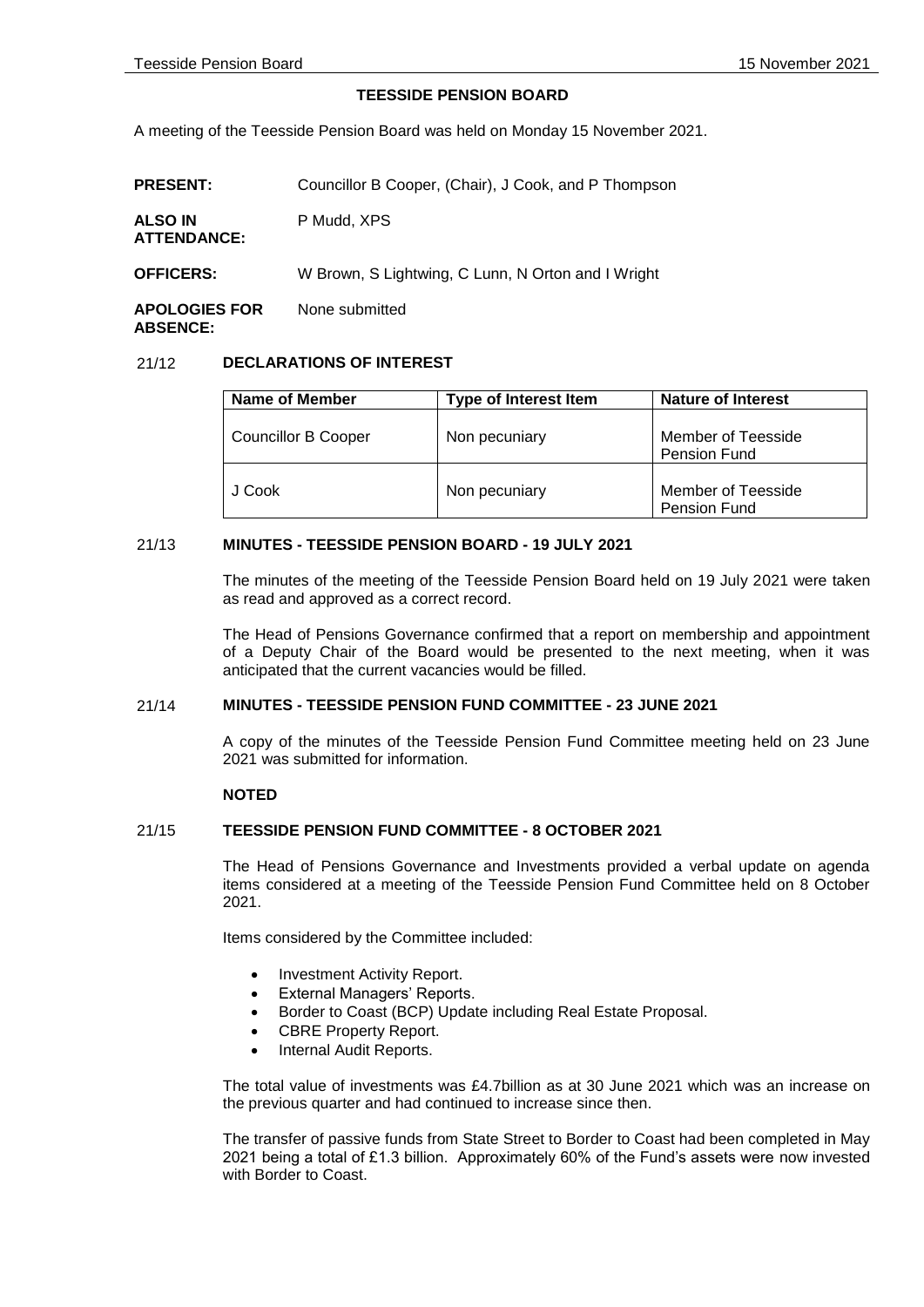With regard to the three Local Investments:

- GB Bank the £20 million investment had been called in full and a further investment would be made subject to certain criteria being met. GB Bank had achieved the first step of authorisation and it was anticipated that the Bank would be fully authorised by the Banking Regulator in nine months' time.
- Ethical Housing Company £5 million investment had been made but only £361,000 had been called to date. This slow-down was partly to do with the unexpected increase in property prices recently.
- Waste Knot £1 million investment had been made but had not been called as yet.

Border to Coast's real estate proposal was presented with a view to pooling the directly held property portfolios of the various Funds, including Teesside. There was also a proposition for a Global Investment, which Teesside was perhaps more likely to invest in. The Committee would be involved in the final decision making.

A report on the Risk Register had been deferred to the next meeting due to the Committee meeting becoming inquorate before that agenda item was considered.

**AGREED** that the information provided was received and noted.

## 21/16 **UPDATE ON CURRENT ISSUES**

A report of the Director of Finance was presented to provide Members of the Teesside Pension Board (the Board) with an update on current issues affecting the Pension Fund locally or the Local Government Pension Scheme (LGPS) in general, as follows:

#### LGPS Cost Management Process Concluded

The outcome of the latest process based on data from the 2016 valuation revealed that the average overall cost of the scheme was 19% of pensionable pay, which was 0.5% of pensionable pay lower than the target cost for the LGPS of 19.5% of pensionable pay.

Consequently, the Scheme Advisory Board developed proposals to improve scheme benefits and reduce employee contributions to bring the cost of the scheme back up to the target level.

However, the proposals were not enacted and the cost management process was paused when the Government lost a high court case in December 2018 (the McCloud case) which had been brought by members of the Judges' pension scheme and the Firefighters' Pension Scheme, arguing that the protections put in place when changes were made to those schemes were age discriminatory, as they only protected older scheme members. The case had implications for all public service pension schemes, including the LGPS.

The Government sought to appeal the case but the Supreme Court denied the Government leave to appeal in a decision on 27 June 2019. The Government subsequently confirmed that it would make changes to the LGPS regulations to ensure it corrected the discrimination identified. The cost of making these changes, when factored in to the cost management process as on the employee benefit side of the equation, meant that no additional changes were required to LGPS benefits or contributions as a result of the 2016 cost management process.

The Scheme Advisory Board confirmed that they would not be recommending any changes to the benefit structure of the LGPS based on the outcome of their 2016 cost management process. This was good news for employers, who would have seen an increase in their costs if benefits had been improved, and for scheme administrators, as any improvements would have been backdated to April 2019 causing administrative complexity.

The Scheme Advisory Board also stated that it would separately look at potentially revising the third tier of ill health provision in the scheme and at contribution rates for the lowest paid members. These were two of the benefit changes that had been considered when it looked likely that the cost management process would lead to improvements for scheme members.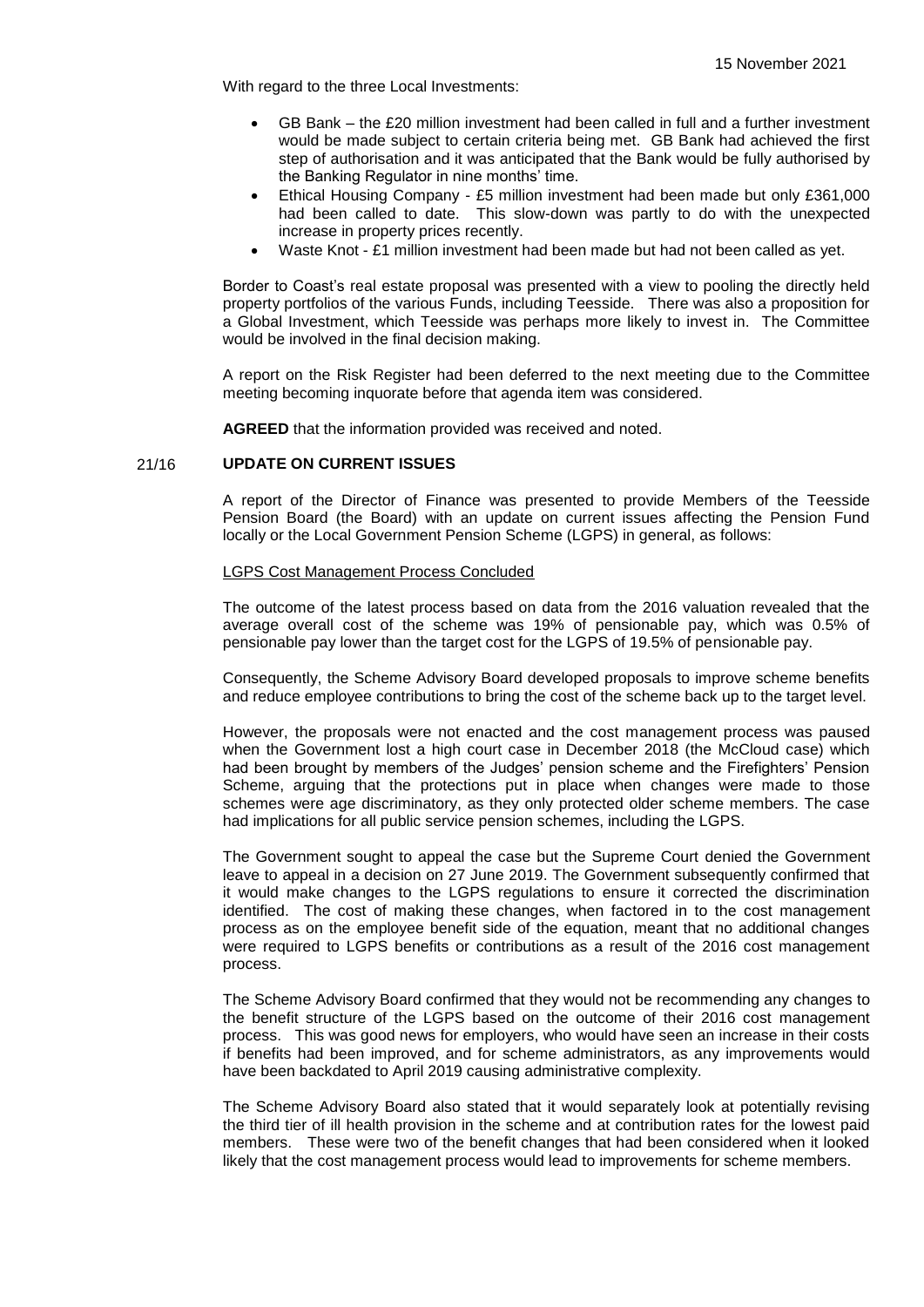# McCloud Outcome – The Revised Underpin

A ministerial statement was made on 13 May 2021 confirming how the LGPS regulations would be changed to address the discrimination identified through the McCloud Case.

The full statement was included at Appendix A to the submitted report and the key points were highlighted as follows:

- Underpin protection would apply to LGPS members who were active in the scheme on 31st March 2012 and subsequently had membership of the career average scheme without a continuous break in service of more than five years.
- The period of protection would apply from 1st April 2014 to 31st March 2022 but would cease earlier where a member left active membership or reached their final salary scheme normal retirement age (normally 65) before 31st March 2022.
- Where a member stayed in active membership beyond 31st March 2022, the comparison of their benefits would be based on their final salary when they left the LGPS, or when they reached their final salary scheme normal retirement age, if earlier.
- Underpin protection would apply to qualifying members who left active membership of the LGPS with an immediate or deferred entitlement to a pension.
- A 'two stage process' would apply for assessing the underpin so that, where there was a gap between a member's last day of active membership and the date they took their pension, members could be assured they were getting the higher benefit.
- Scheme regulations giving effect to the above changes would be retrospective to 1st April 2014.

Once the regulations were introduced, everyone who was an active member of the LGPS on 1 April 2012 who had membership of the LGPS from 1 April 2014 onwards (without a continuous break of more than 5 years) would have their benefits calculated based on the better of the following two methods:

a) Based on the current rules, with final salary benefits and career average benefits calculated separately and added together and;

b) Based on their having remained earning final salary benefits beyond March 2014.

This outcome had been anticipated for some time but did cause significant administrative Issues, which were detailed at paragraph 5.4 of the submitted report.

HM Revenue and Customs recently announced a number of measures in connection with the McCloud remedy. This included an intention to introduce regulations to ensure that where an individual's benefits were retrospectively increased, this did not lead to a tax charge for exceeding the annual allowance or the lifetime allowance. Further detailed regulations were expected within months. In the meantime, XPS Administration was working with its software provider to collect information from employers and consider how best to communicate with scheme members in relation to the revised underpin.

Employers in the Fund had already been advised to act with caution in respect of any payments made to individuals who were subject to the £95,000 cap. However, XPS had advised that they were not aware of anyone who had left employment from a Fund employer since 4 November 2020 who would have been subject to the (now revoked) £95,000 cap regulations.

It was confirmed that XPS would contact any members affected and that the revised underpin protection would be applied retrospectively to those already in receipt of their pension.

## Climate Change Regulation Consultation Imminent

The Government was expected to consult on regulations that would require LGPS Funds to report on climate change risk, primarily in relation to their investments. Legislation had already been introduced to require private sector schemes to report on this, with larger schemes required to report sooner than smaller schemes. The expectation was that the requirement for the LGPS would be introduced at the same time for all LGPS Funds and was likely to take effect from the financial year starting 1 April 2022.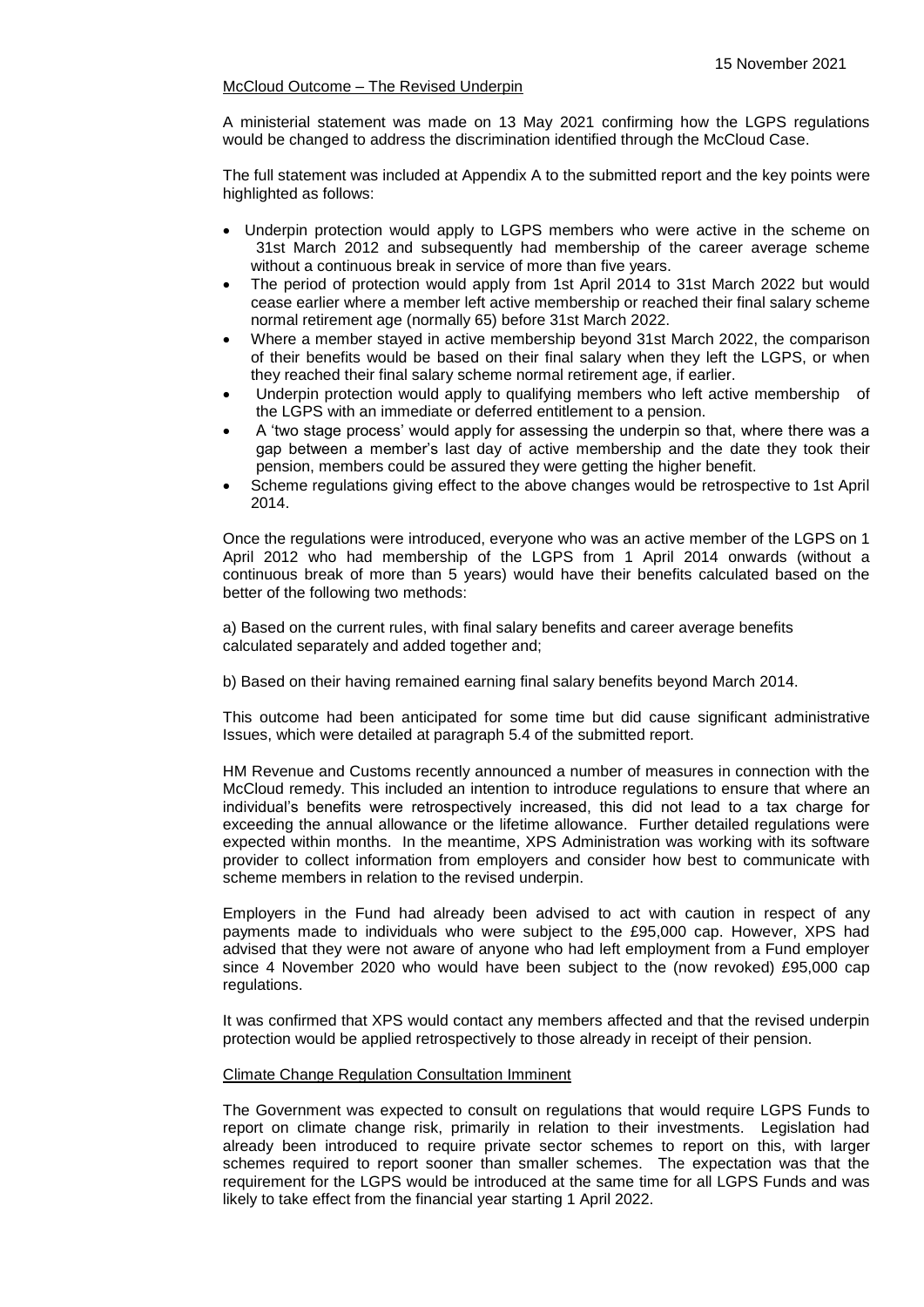The requirements for LGPS Funds were likely to be very similar to those the Government had already set out for trustees of private sector pension schemes, and would be based in part on recommendations from the Task Force on Climate Related Disclosures (TCFD).

Further information would be provided to the Board when available. In the meantime, Appendix B, attached to the submitted report, contained information on assessing and reporting on climate change risk for trustees of private sector pension schemes (taken from the Government's website). This provided a useful indication of the issues LGPS schemes were likely to be asked to consider.

**AGREED** that the information provided was received and noted.

#### 21/17 **RISK REGISTER REVIEW**

The Head of Pensions Governance and Investments presented a report to advise Members of the Teesside Pension Board (the Board) of an additional risk that had been added to the Pension Fund Risk Register and also to provide Members with an opportunity to review the Risk Register

The Pension Fund's Risk Register was an attempt to document the various investment, funding, governance, administration, demographic, economic and other risks there were that could prevent or make it harder for the Fund to achieve its long term objectives. The Pension Fund Committee was presented with a copy of the Risk Register at its March meeting each year as part of the Pension Fund's Business Plan and the Board reviewed this each year as part of its April meeting.

When the Fund's Funding Strategy Statement was updated in June this year, an additional risk was added in relation to climate change and the impact that could have on the Fund's assets and liabilities. This risk had now been formally included within the Fund's Risk Register, an updated copy of which was attached at Appendix A to the submitted report.

Climate change had the potential to have wide-ranging impacts on all aspects of human society, including economies, trade, the value of companies and all classes of financial assets. As such, it was sensible to include it as a separate stand-alone risk instead of allowing it to be covered by existing risks like "Global Financial Instability" or "Investment Class Failure".

The full description of the climate change risk was as follows:

"The systemic risk posed by climate change and the policies implemented to tackle them will fundamentally change economic, political and social systems and the global financial system. They will impact every asset class, sector, industry and market in varying ways and at different times, creating both risks and opportunities to investors."

The Fund's policy in relation to how it took climate change into account in relation to its investments was set out in its Investment Strategy Statement and Responsible Investment Policy. In relation to the funding implications, the administering authority kept the effect of climate change on future returns and demographic experience, for example longevity, under review and would commission modelling or advice from the Fund's Actuary on the potential effect on funding as required.

Likely sources and risk triggers were: Global climate change, the financial impact of both the change, and the policies implemented to tackle the change.

Potential impacts and consequences of this risk were: Significant changes to valuations of assets and asset classes. Potential for some assets owned by companies to become effectively worthless 'stranded assets', significantly impacting company valuations. Opportunities would also arise, for example in respect of sectors seen as positively contributing to the transition to a low carbon economy.

The Risk Register would continue to be presented to the Committee and Board at least on an annual basis. In relation to climate change risk, the Fund will continue to work with its advisers and investment managers (including Border to Coast) in order to better understand its exposure to this risk, how this could be mitigated and how to take advantage of any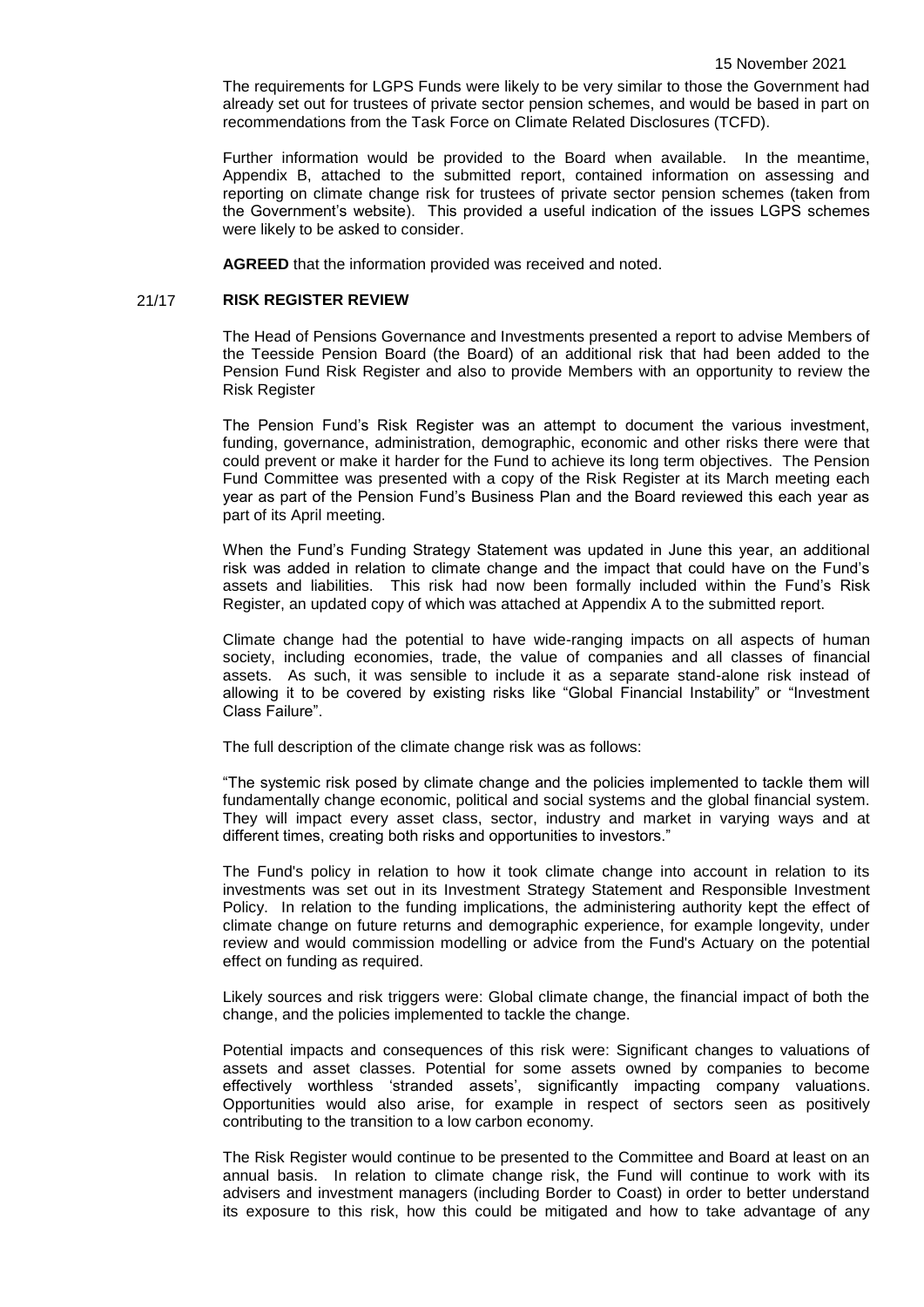opportunities that might arise as global markets increasingly took account of this risk.

**AGREED** that the information provided was received and noted.

### 21/18 **UPDATE ON WORK PLAN ITEMS**

The Head of Pensions Governance and Investment presented a report to provide Members of the Teesside Pension Board (the Board) with information on items scheduled in the work plan for consideration at the current meeting.

At its meeting on 19 July 2021 the Board agreed an updated work plan which set out areas for the Board to discuss or consider at subsequent meetings. These were typically areas that the Pensions Regulator and/or the Scheme Advisory Board had identified as important for Local Pension Boards to consider.

The Pension Regulator's Code of Practice 14 "Governance and administration of public service pension schemes" explained the legal requirement certain individuals had in relation to reporting breaches of the law in connection with public service pension schemes.

The Board's terms of reference included the following about conflicts of interest:

"30. All members of the Board must declare to the Administering Authority on appointment and at any such time as their circumstances change, any potential conflict of interest arising as a result of their position on the Board.

31. A conflict of interest is defined as a financial or other interest which is likely to prejudice a person's exercise of functions as a member of the Board. It does not include a financial or other interest arising merely by virtue of that person being a member of the Scheme.

32. On appointment to the Board and following any subsequent declaration of potential conflict by a Board member, the Board Secretary, with the assistance of the Monitoring Officer if required, shall ensure that any potential conflict is effectively managed in line with both the requirements of the Board's conflicts policy and the requirements of the Code".

In practice, conflicts of interest were unlikely to occur but nonetheless it was important to be aware of the possibility of conflict and, if in doubt, to declare and discuss any potential conflict in advance of a meeting.

The Pension Fund Committee agreed at its March meeting earlier this year to agree to a training programme following the participation in the National Knowledge Assessment. The details were set out in Appendix B to the submitted report. Some areas of the plan had been covered, including Environmental Social and Governance issues and how they interacted with investment objectives. This topic had been addressed through a presentation to the Pension Fund Committee from colleagues at Border to Coast, and also through Border to Coast's annual conference which had Responsible Investment issues as its theme. The issue of McCloud and its potential impact had also been covered through 'current issues' agenda items. Other areas, such as the role of pension administration had not yet been addressed and this would be picked up through working with colleagues in XPS Administration.

**AGREED** that the information provided was received and noted.

## 21/19 **XPS ADMINISTRATION REPORT**

A report was presented to provide an overview of administration services provided to the Teesside Pension Fund by XPS Administration.

The following items were highlighted:

- Headlines
- Membership Movement.
- Member Self-Service.
- Complaints.
- Common Data.
- Conditional Data.